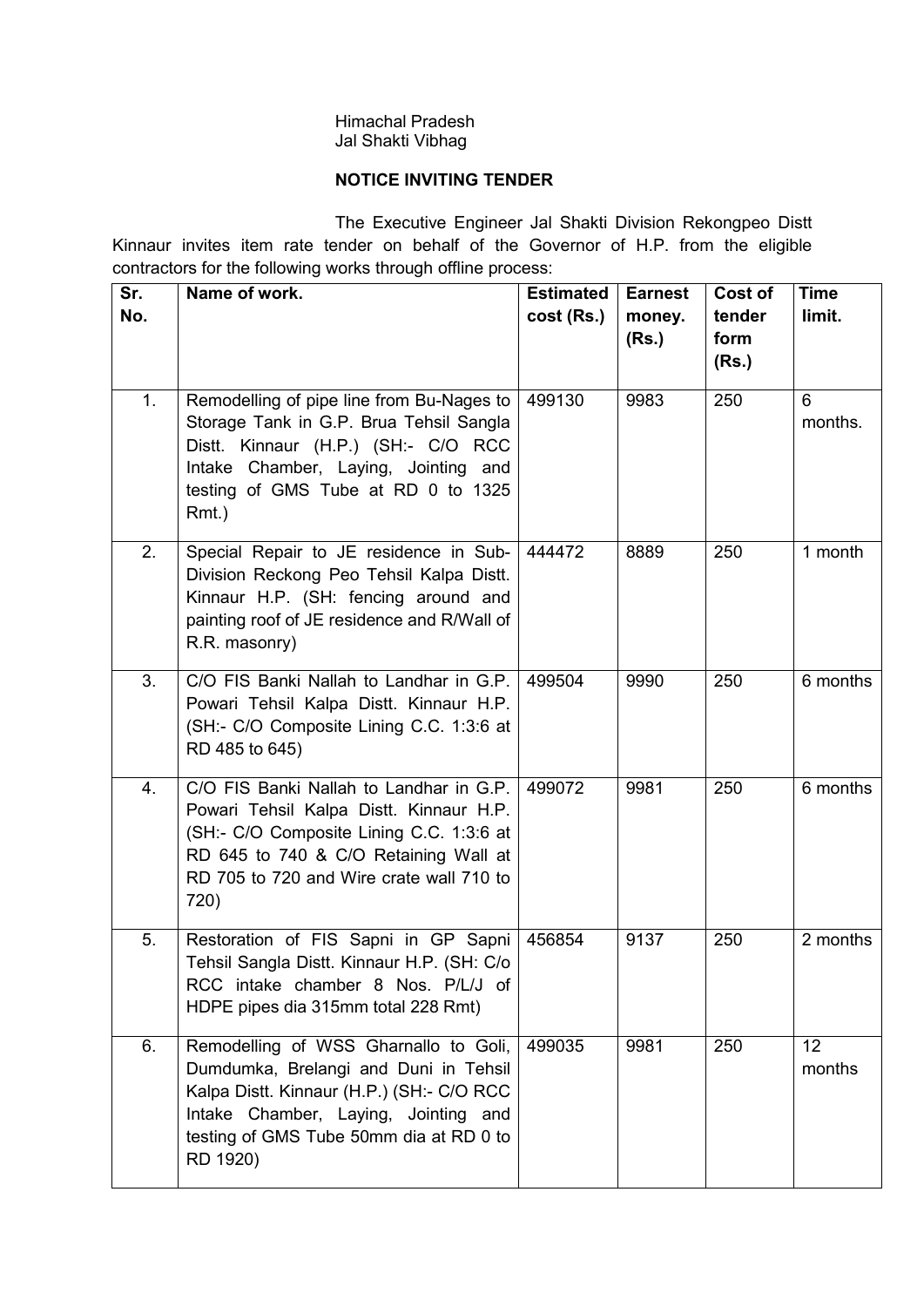| 7.              | C/O WSS Chhering Kanda to Thanola<br>Basti (Tranda) in G.P. Tranda Tehsil<br>Nichar, Distt. Kinnaur (H.P). (SH:- C/O<br>Site Development of Civil Work and<br>barbed Wire Fencing, C/O RCC Intake<br>chamber, Storage Tank 10000 Ltrs Cap.,<br>and Laying, jointing & testing of GMS tube<br>25mm dia at RD 0 to 900 Rmt.) | 499861 | 9997 | 250 | 12 month     |
|-----------------|----------------------------------------------------------------------------------------------------------------------------------------------------------------------------------------------------------------------------------------------------------------------------------------------------------------------------|--------|------|-----|--------------|
| 8.              | C/O FIS Kamroo (From Kharogla to<br>Kuppa) in Tehsil Sangla Distt. Kinnaur<br>(H.P.) (SH:- C/O PCC Wall at RD 56.50 to<br>59.00, RD 59 to 65.30, RD 65.30 to 68.00,<br>RD 68.00 to 72.30, RD 72.30 to 77.00, RD<br>77.00 to 85.00 Mtrs)                                                                                    | 498044 | 9961 | 250 | 6 months     |
| 9.              | C/O FIS Kamroo (From Kharogla to<br>Kuppa) in Tehsil Sangla Distt. Kinnaur<br>(H.P.) (SH:- C/O PCC Wall at RD 104.30<br>to 114.30 & RD 0 to 10 Mtrs to protect<br>Trench Weir)                                                                                                                                             | 470907 | 9418 | 250 | 6 months     |
| 10.             | C/O GWSS Chhading and Paspa in GP<br>Rupi Tehsil Nichar Distt. Kinnaur H.P. (SH:<br>Prov. balance FHTC in GP Rupi, Ponda,<br>Sungra)                                                                                                                                                                                       | 496411 | 9928 | 250 | 12<br>months |
| 11              | C/O FIS Kamroo (From Kharogla to<br>Kuppa) in Tehsil Sangla Distt. Kinnaur<br>(H.P.) (SH:- C/O PCC Wall at RD 85.00 to<br>89.30, RD 89.30 to 104.30 Mtrs)                                                                                                                                                                  | 456391 | 9128 | 250 | 6<br>months. |
| 12 <sup>2</sup> | Restoration of Rain damages of FIS Kilba<br>in GP kilba in Tehsil Kalpa, Distt.Kinnaur<br>(H.P) (SH:-Removel of Slip at Various<br>RDs, CC Lining of Kuhl and C/O R/Wall at<br>RD 1275-1287=12 Rmt.)                                                                                                                       | 493142 | 9863 | 250 | 2 months     |
| 13              | A/R and M/O various WSS under Jal<br>Shakti Section Katgaon in tehsil Nichar<br>Distt. Kinnaur H.P. (SH: P/S GI pipe fitting<br>various dia)                                                                                                                                                                               | 496936 | 9939 | 250 | 1 month.     |
| 14              | A/R and M/O various WSS under Jal<br>Shakti Section Tapri in tehsil Nichar Distt.<br>Kinnaur H.P. (SH: P/S GI pipe fitting<br>various dia)                                                                                                                                                                                 | 487680 | 9754 | 250 | 1 month.     |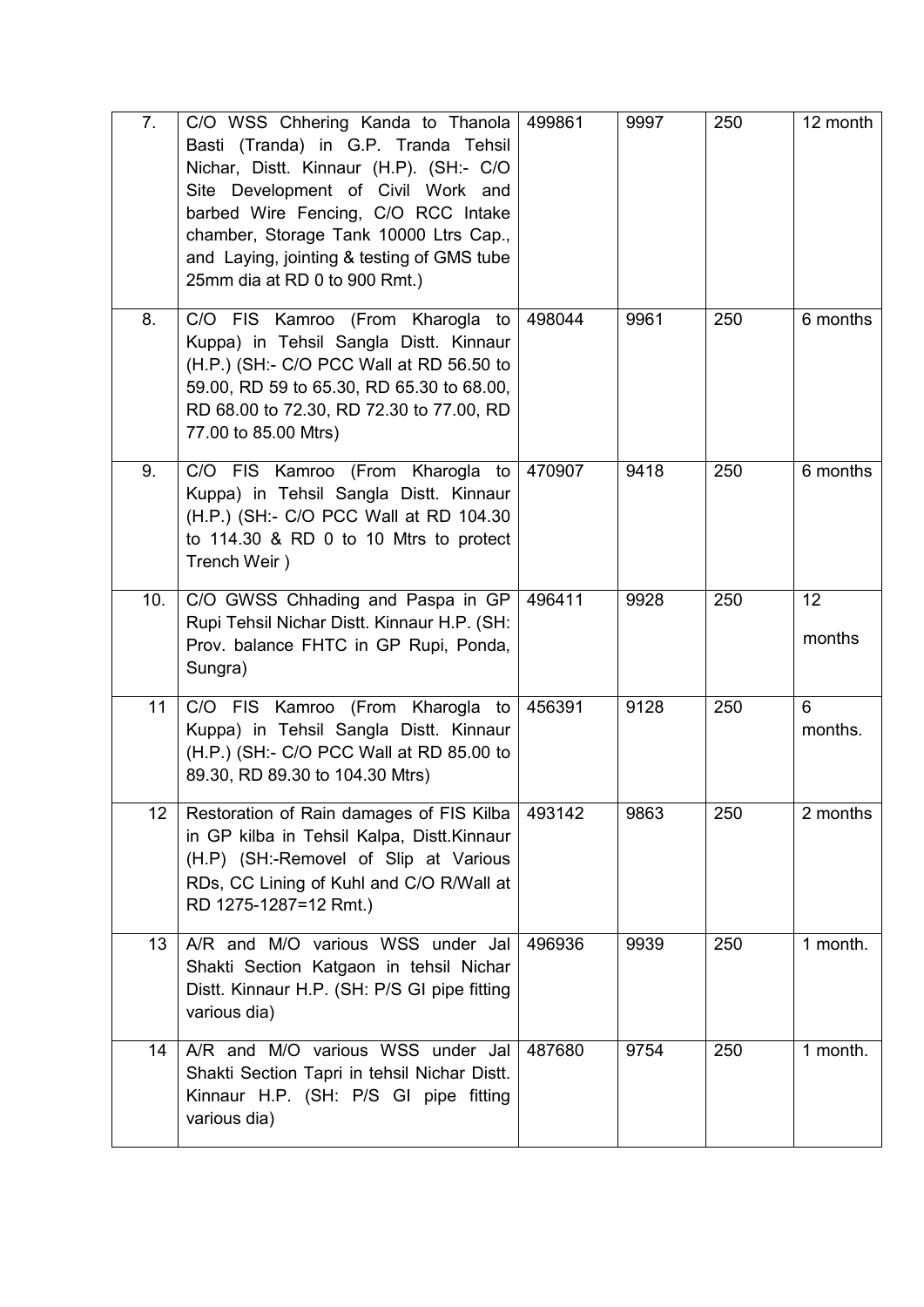| 15                                                                                                                                                                                                                                              | Flood protection work in Pangi in Tehsil<br>Kalpa Distt. Kinnaur H.P. (SH: C/o<br>protection wall in 1:5:10 with 15 % plum at<br>RD 1025 to 1030 and 1235 to 1242)                                          | 439932 | 8799 | 250 | 6<br>months.  |
|-------------------------------------------------------------------------------------------------------------------------------------------------------------------------------------------------------------------------------------------------|-------------------------------------------------------------------------------------------------------------------------------------------------------------------------------------------------------------|--------|------|-----|---------------|
| 16                                                                                                                                                                                                                                              | C/O GWSS Sak Kanda in GP Nathpa<br>Tehsil Nchar Distt. Kinnaur H.P. 9SH: C/O<br>edge wall at various RD's)                                                                                                  | 390811 | 7816 | 250 | 12<br>months. |
| 17                                                                                                                                                                                                                                              | C/O WSS Eklavya Model residential<br>School Nichar Tehsil Nichar Distt. Kinnaur<br>H.P. (SH:R/Wall at RD's 3915 to 3930,<br>height 2.80 mtr)                                                                | 383422 | 7668 | 250 | 12<br>months. |
| 18                                                                                                                                                                                                                                              | C/O WSS Eklavya Model residential<br>School Nichar Tehsil Nichar Distt. Kinnaur<br>H.P. (SH:R/Wall at RD's 640 to 630, 1260<br>to 1290, 1320 to 1340 and 1820 to 1840)                                      | 368181 | 7364 | 250 | 12<br>months. |
| 19                                                                                                                                                                                                                                              | Sum Provision<br>Lump<br>for<br>survey<br>investigation of Sewerage Scheme to<br>Village Sangla in Tehsil Sangla, Distt.<br>Kinnaur (HP). (SH:- Survey investigation<br>for prepration of DPR) Phase(I)     | 325124 | 6502 | 250 | 3<br>months.  |
| 20                                                                                                                                                                                                                                              | Sum Provision<br>Lump<br>for<br>survey<br>investigation of Sewerage Scheme to<br>Village Sangla in Tehsil Sangla, Distt.<br>Kinnaur (HP). (SH:- Survey investigation<br>for prepration of DPR) Phase(IV& V) | 493424 | 9868 | 250 | 3<br>months.  |
| 21                                                                                                                                                                                                                                              | Sum<br>Provision<br>for<br>Lump<br>survey<br>investigation of Sewerage Scheme to<br>Tapri in Tehsil Nichar, Distt. Kinnaur (HP).<br>(SH:- Survey investigation for prepration of<br>DPR)                    | 153000 | 3060 | 250 | 3<br>months.  |
| 22                                                                                                                                                                                                                                              | A/R and M/O of old Jal SHakti Division<br>complex Nichar in Tehsil Nichar Distt.<br>Kinnaur H.P. (SH:C/O R/Wall in plum conc<br>1:5:10                                                                      | 497672 | 9953 | 250 | 3<br>months.  |
| 23                                                                                                                                                                                                                                              | A/R and M/O JS Division office Reckong<br>Peo Distt. Kinnaur H.P. (SH: sweeper on<br>part time basis)                                                                                                       | 122859 | 2457 | 250 | 24<br>months. |
| Last Date of Sale of Tender Form at Divisional Office:<br>27/12/2021 upto 03.00 PM<br>28/12/2021 upto 1.00 PM<br>Last date of submission of Tenders:<br>28/12/2021 at 03:30 PM<br>Date of opening of Tender:<br><b>TERMS &amp; CONDITIONS:-</b> |                                                                                                                                                                                                             |        |      |     |               |